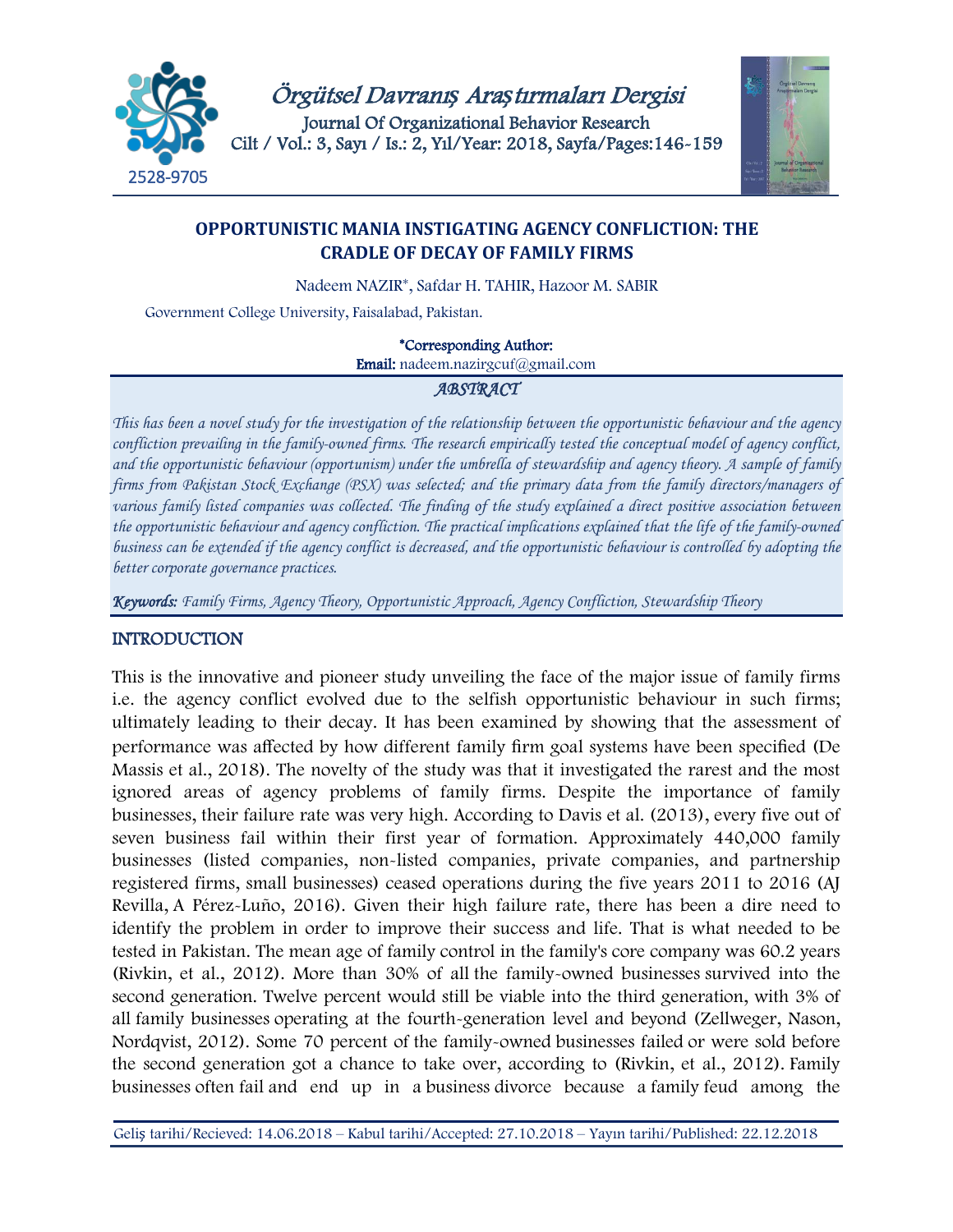147

members with equal power is inevitable (Robert G. Donnelley, "The Family Business," HBR July-August 1964).The main cause of the failure and extinction has been the agency conflict [\(Ramadani,](https://scholar.google.com.pk/citations?user=ryz1oVsAAAAJ&hl=en&oi=sra) et al., 2017). This must be investigated in the Pakistani context so that the lifespan of such family firms may be extended. The growth of a company is reduced by agency conflicts (Nosé, et al., 2017). As a common perception, the corporate governance can play a vital role to minimize the agency conflict, which is the result of the clash of different interests between ownership controlling forces, and can be reduced by ensuring the alignment and trust between the shareholders and management as studied by Yousaf & Majid (2016). Last year, due to the adaptation of the weak & poor corporate governance practices, many family firms were delisted from the Karachi Stock Exchange Pakistan (PSX). They were unable to pay a dividend to their shareholders, and were controlling the total affairs of the business ignoring the basic principles of the corporate governance, and it worsened the principal and agent relations as they were following the opportunistic behavior (Fatima & Haroon, 2018). Was such de-enlistment due to the agency conflict& poor corporate governance practices? That needed to be probed.

The principles of the corporate governance were considered as the opinion leaders to view and expose the behavior, attitude and the working of the family-owned businesses (Miller & Le Breton Miller, 2006). The outcomes of the expectations of the followers of stewardship and agency theories have been working side by side in providing the solution regarding the agency confliction arising due to the behavior of the principal and agent (Davis, et al., 1997; Jensen & Meckling, 1976). The good governance of both theories can affect the discrete individual attitudes, and this behavioral change can influence the agency confliction. The opinion about the conflict can be diluted by adopting and using the modern corporate governance principles and giving incentives & awards, aligning the interest of the business and the agents; and persuading the agents and managers to avoid adopting opportunistic attitudes (Anderson & Reeb, 2003; Chrisman, et al., 2007). The rosy face of the stewardship theory has explained that there has been the existence of the stewardship attitude in family owned businesses, and hence less opportunistic behavior and low agency confliction (Davis, et al., 2010; Pearson & Marler, 2010). True mechanism of the stewardship can further enhance it and the helping elements like management participation, collective work attitude and friendly work environment have been wonderful catalysts (Eddleston & Kellermanns, 2007; Zellweger, et al., 2012). The family firm may create a network of trust with the outsider as it has been helpful in relying on the eccentric and relaxed mechanism of knowledge sharing for its betterment. Resultantly, the trust-based environment has been created (Casprini, E., De Massis, 2017).

The agency theory at the ground level deals with the issues and problems related to the mutual interaction between two parties that is the principal and his agents (Fama and Jensen, 1983 b). Maralov and Sitarov (2018) considered interaction as a process of influencing each other, in course of which certain relationships are established and certain aims may or may not be achieved. In this trustee relationship, the agent has to make the decision on behalf of his principal. Different interests of the people like goal confliction, self-centered interest, avoidance of risk and rationality bound have been evident in every organization. It is the difficult and costly task for the principal to know whether the information is asymmetrically distributed by the agent or not? In the light of agency theory, it has been recommended that the punishment and reward are the two suggested mechanisms to overcome the situation.

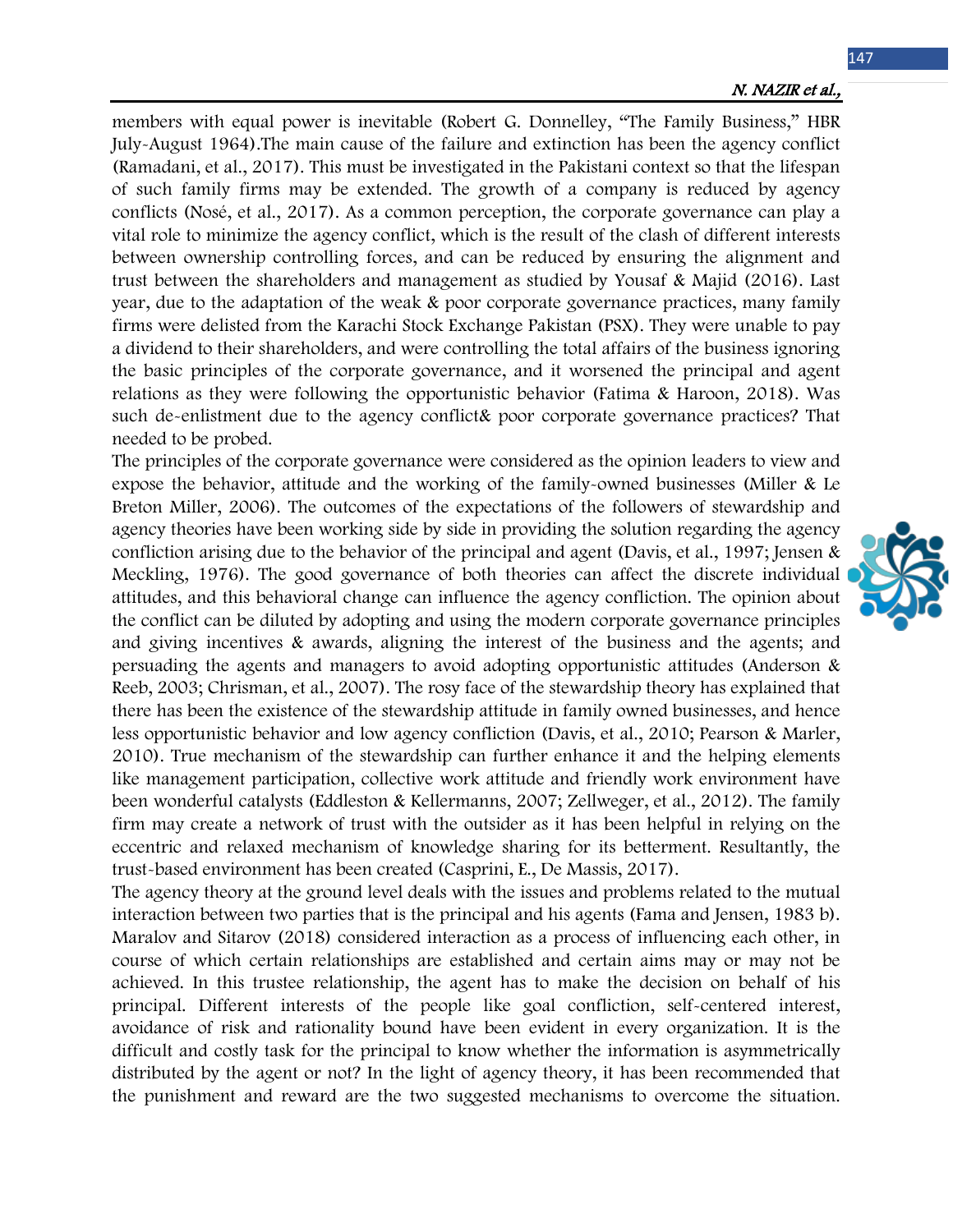Journal of Organizational Behavior Research Cilt / Vol.: 3, Sayı / Is.: 2, Yıl / Year: 2018, Sayfa / Pages: 146–159

Family environment responds the restraints in the business system created by relationship conflict that can harmfully affect business outcomes and firm satisfaction and firm performance (Nosé, et al., 2017).

The stewardship theory has been based on the motivation of the managers for their higher performance. If the company is led by a family CEO, then the agency costs are reduced due to the stewardship model fitting on the family managers. The family is a social system, which enables poeple to meet their emotional, physical and intellectual needs, their evolution, their upbringing, and their subsequent adaptation (Yazdani Kazej & Askari, 2017). Despite these facts, it has been generally regarded that family firms are susceptible to skirmishes and specifically conflict between family members that have drastic consequences regarding the growth of the company (Hermann, et al., 2011). In both cases the issue of the strained relation between agents and principals is common. "Corporate Governance" can perform a key part to reduce this problem i.e. "agency confliction" in family firms. These conflicts of interest arise due to the difference of position on matters related to controlling force and proprietorship, holistic approach to integrate owners and managers as studied by Child and Rodrigues (2003). In this study, the causes of agency conflict and opportunistic attitude of the principal and agent have been investigated in the light of agency & stewardship theories, and it has been tried to answer the questions like; how to manage, reduce and limit the agency conflict by dropping the opportunistic attitudes and aligning the interests of the parties? And now it may be possible to examine the grounds of extinction of family business after the fourth generation due to such agency confliction. Before moving ahead, it is necessary to define family business.



- 1. "Listed companies meet the definition of a family business, if the person who founded the company or has acquired the share capital of the company, or their family or descendants, due to their share capital, hold 25 percent of decision-making rights" (Donnelley,1964)
- 2. "A firm, of any size, is a family business, if:
	- a. The majority of decision-making rights are in the possession of the natural person(s) who established the firm, or in the possession of the natural person(s) who has/have acquired the share capital of the firm, or in the possession of their spouses, parents, child or children's direct heirs.
	- b. The majority of decision-making rights are indirect or direct.
	- c. At least one representative of the family or kin is formally involved in the governance of the firm" (Ahmed Sheikh & Wang, 2012)
- 3. "A firm is said to be a family owned firm if directors have managerial ownership or voting rights 25% and 50% in the firm. 25% cut off point is proposed in the official definition of GEEF by its French name." (Tahir, et al., 2016) (Adopted definition for the study)

# LITERATURE REVIEW

# Opportunism (Opportunistic Behavior):

The backbone of the agency theory is called opportunism; it is a direct and key effect of the confliction of interest between the agent and his principal, ultimately leading to the destruction of any business. The nature & attitude of the human being is utilitarian and perception based; so his /her main focus is on their own objectives & interests (Jensen and Meckling, 1976). If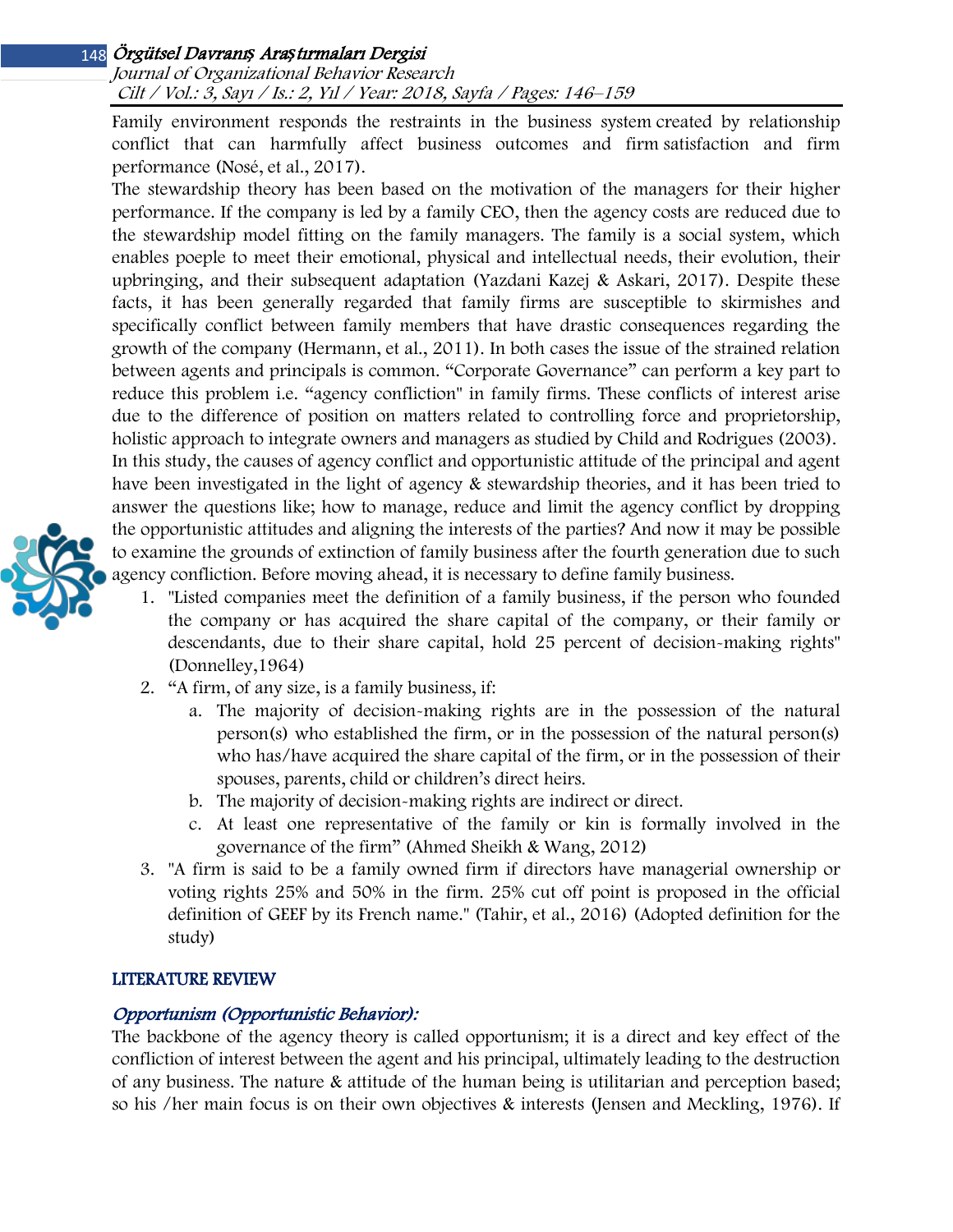the disease is not properly identified, then how can remedial measures correct the situation? Any planning or strategy adopted to combat opportunism without its proper exploration will be useless. In every firm, the opportunistic attitude is a source of destruction as it is a helping hand for increasing the agency conflict. This concept is central in Agency Theory, which describes opportunism as a direct consequence of the asymmetry of interests between principals and agents (Lado et al., 2006). According to this view, it is unlikely that the objectives of others are able to mobilize any individual to the point where he or she is as effective as they would be in the pursuit of their own interests. Williamson (1975) himself had already defined opportunistic behavior as 'self-interest seeking with guile'. Lado et al. (2006) stated that the presence of opportunism exposes an exchange party to various risks, including from shirking to the exploitation of benefits from the exchange relationship. For instance, they equated opportunism as being inversely proportional to trust. This variable has been measured with the help of five different questions explaining the scope of this construct. It has a positive association with the agency conflict, and a negative association with the alignment of goals and objectives of the firm.

## Proposed Relationship & Hypothesis

H1- There is a positive relationship between opportunism and agency conflict prevailing in the family business.





## Figure 1: Hypothesis 1

## The Agency Conflict

Trust in person-specific is a syndicalist in a society like Pakistan (Hofstede, 2004). Pakistan's social context has been fixed in the customs of mutuality and inter-family. Actual business performance is ignored and reduced, while personal satisfaction of the family member is increased at all levels (Sorenson, et al., 1999). Company needs are neglected by family members at the cost of company assets (Donnelley, 1988). Family owned companies have been the backbone of Pakistan's economic structure, and proper attention must be given to their problem of governance. Family owned firms have dominated the Pakistani business environment as studied by (Ghani and Ashraf, 2005). A family-owned business is highly dependent upon one family member or a group of family members as the key decision maker(s); while in the presence of a complex system of family social links (Arregle et al., 2007), this may result in pursuing not only economic but also social and emotional goals for the family firm as explained by (Basco, 2010; Brundin et al., 2014).In the opinion of (Peng &Yadong, 2000), Pakistani family-owned firms have been entrenched in personal ties and kinship relationships and working with other Asian business counter partners. According to (Blanco-Mazagatos, et al., 2016), the family firm literature suggested that the agency conflicts have been higher for family firms in later generations than in the first, because family growth at each generational stage has accentuated the separation of ownership and control between the family firm managers and a larger growing group of family firm owners, who perform no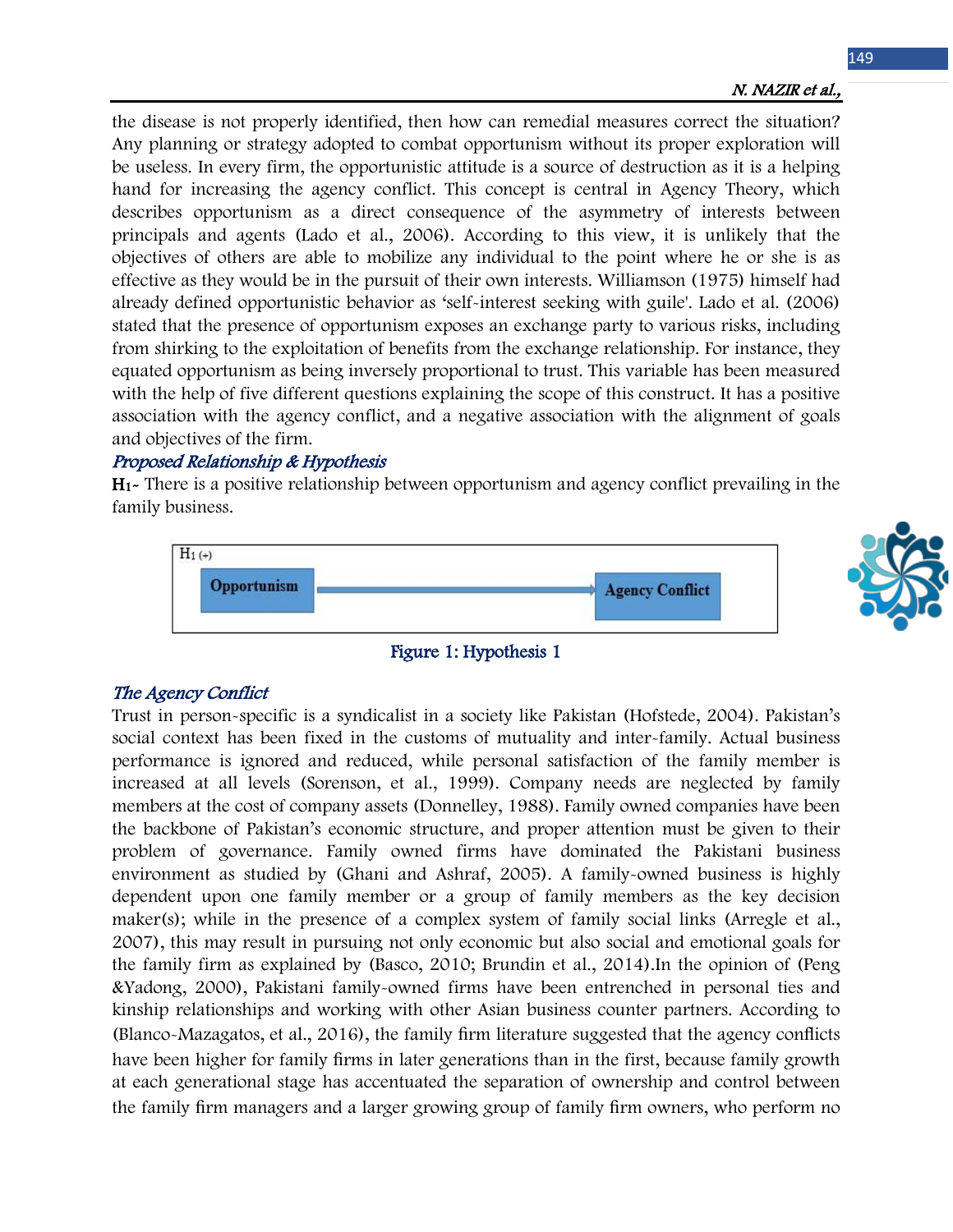Journal of Organizational Behavior Research Cilt / Vol.: 3, Sayı / Is.: 2, Yıl / Year: 2018, Sayfa / Pages: 146–159

management tasks (Miller et al., 2013). Not only the owner is more dispersed, but also the family bonds tend to weaken both between the family members of the same generation and also, between those of different generations (Gersick, et, al., 1997; Schulze et al., 2001, 2002). This dependent variable has been measured with the help of ten different questions. This variable has shown a positive association with the opportunism and the opportunistic behavior.

## Opportunistic Behaviour versus Agency Theory

Agency theory has explained the behavior of the agents, the principals, and the managers comprising of shareholders. The alignment of the objectives and interests of both the parties is a source of reduction of agency conflict which is in turn a source of the good performance of the firm, and can reduce the chances of extinction of business after few generations (Davis, et al., 1997). The agents start to adopt opportunist behavior and attitude against the interests and demands of the principals. Many causes of such conflicting behavior may include the handling risk and risk acceptance attitude of both the parties. The nature of agents and managers is mostly risk averter and not the risk taker (Fama and Jensen, 1983 a). The agents think that if they take a risk in the business, their job is at stake, and they will compromise over their job; if they take a risk and if the performance of the company is not performing very well. Agents /managers adopt shirking, asymmetric and opportunistic behavior towards their principal (shareholder) and this attitude leads to the agency conflict (Eisenhardt, 1989). Similarly, dividend policy has been considered to be the decision making of the managers and agents either in the form of cash or in kind, that is distributable among the shareholders in respect of their shares; all this has been based on the asymmetric information of the managers (Nazir, et al., 2014).



Agency theory has provided a different solution to corrode the opportunistic attitude and shun the agency confliction; firstly, by creating the alignment of the objectives & goals and incentive & rewards schemes for both the actors involved in this process, and secondly, by adopting the meaningful structure of the corporate governance (Forsyth, 2016). The first ever measure is the adoption of such process, whereby the agents may revoke their opportunistic attitude, and be ready to accept risks of the business if they are properly awarded. The reward and compensation process may be linked to the attitude and outcome practice (Forsyth, 2016). Different family firms with a family CEO may follow strict HR practices as compared to the nonfamily CEO, and these may help in the creation of stewardship relations. A higher level of Intentional trust and goal alignment coexist in between the family CEO and the family owners. Similarly, family owned firms may follow more formal HR practices when there is an educated CEO that belongs to the first generation, and it would be a source of decreasing opportunistic attitude and the resultant agency conflict (Steijvers et al., 2017).

## Opportunistic Behavior versus Stewardship Theory

The followers of the stewardship theory claimed that the agents are always willing to work for the best common advantage of the firm, and for the shareholders' interests. The managers are always following the stewardship attitude, and are ready to obey the shareholders in the achievement of goals of the company and are never willing to act for their own interest, & they never prefer personal goals (Davis, et al, 1997). It should be accepted that the family finance managers can play conclusive roles in the success of the family firms, and they can control opportunism (Hiebl, M. R., 2017).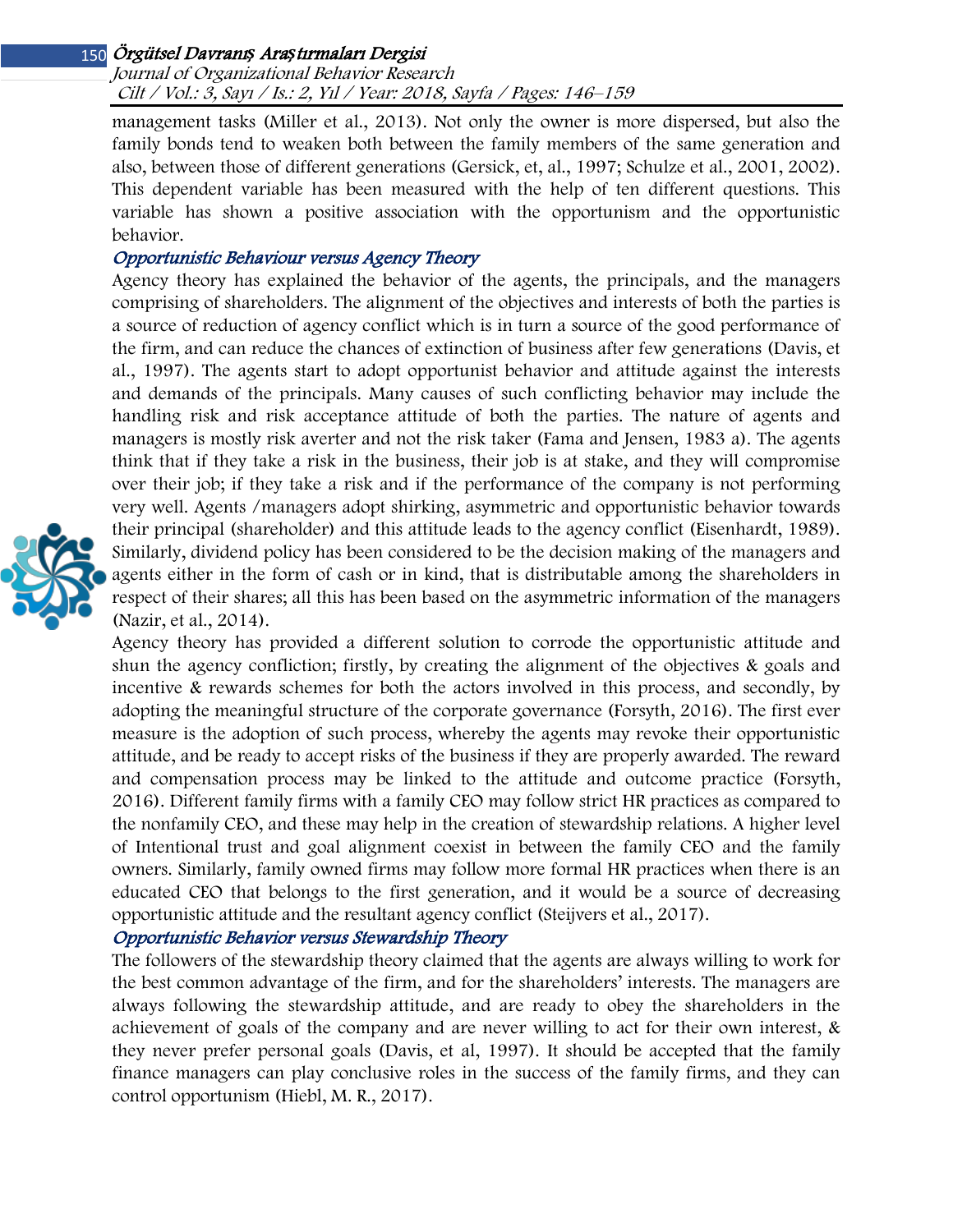151

The higher needs of the agents would be more satisfied when they work for the best common advantage of the company, and when their work is properly recognized (Davis, et al., 1997). So, they will not use their shirking and opportunistic attitude while there is a proper recognition of their work and the goal alignment. They will not be happy when the objectives and targets of the firm are not accomplished, and they will be certainly committed to take their tasks seriously in getting a loan and financial benefits for the firm, and work for the success of the business (Davis, et al., 1997). No doubt, there is a certain manager which always exists in the business and they prefer to prioritize their own interests instead of the company's benefits, so the acceptance of such behavior of the agents is the sign of the existence of the agency theory. The family firm's behavior towards the acceptance of the innovative techniques has been explained from the contingent-based perspective. It has been altogether different due to the heterogeneity of the family firms (Bigliardi & Galati, 2017). The conjecture of the governance mechanism and the strong supervision of the managers may thwart the managers to avoid and restraint from adopting the opportunistic behavior (Jennings & Kohen, 2017). It has been recommended for them that if the relationship of the parties is dominated by the agency side, then it is going to increase the agency costs of the firm and on the hand; if the stewardship prevails, then the relationship will be dominated by the alignment and trust between the parties. If managers are working on the stewardship mechanism and they are tackled with the agency mechanism, then they may show some resentment in the performance of their duties (Zhao et. al.; 2010). For upholding an operative relationship, and building trust between the family firm and the investor, a suitable combination of the agency perspective and stewardship perspective must be implemented (Molly, et al., 2018). Agency Theory and Stewardship Theory have coexisted, and have had a complementary view (Forsyth, 2016).



## METHODOLOGY

#### Data Collection

The data for this study has been collected through the questionnaire. The participants were the family directors/ managers/agents of the family-owned listed companies of the Pakistan Stock Exchange (PSX). The participants included both genders. The questionnaire was translated into local country language Urdu, for making the full understanding of the respondents. During the year 2016-2017, more than 1200 questionnaires were distributed; and few family directors were interviewed from more than 400 plus families listed companies. The received 565 questionnaires were considered valid for the analysis, and the remaining incomplete, incorrect and half-filled were rejected. All the respondents were family directors/ managers/agents, hence they were fully aware of the strategies of the company, and had full knowledge of the overview and affairs of the company.

#### Measurement of Variables

The 7- points Likert Scale model estimation tool was used to measure the constructs; where the opinion of the respondents was determined to extend the starting from strongly "Agree" or strongly "Disagree" with each statement included in the questionnaire. The first construct opportunism was measured by 5 different items, and the dependent variable agency conflict was measured with 10 different items. The data was analyzed by using a third generation technique partial least square structure equation modelling (PLS-SEM) Smart PLS 3.2.7. The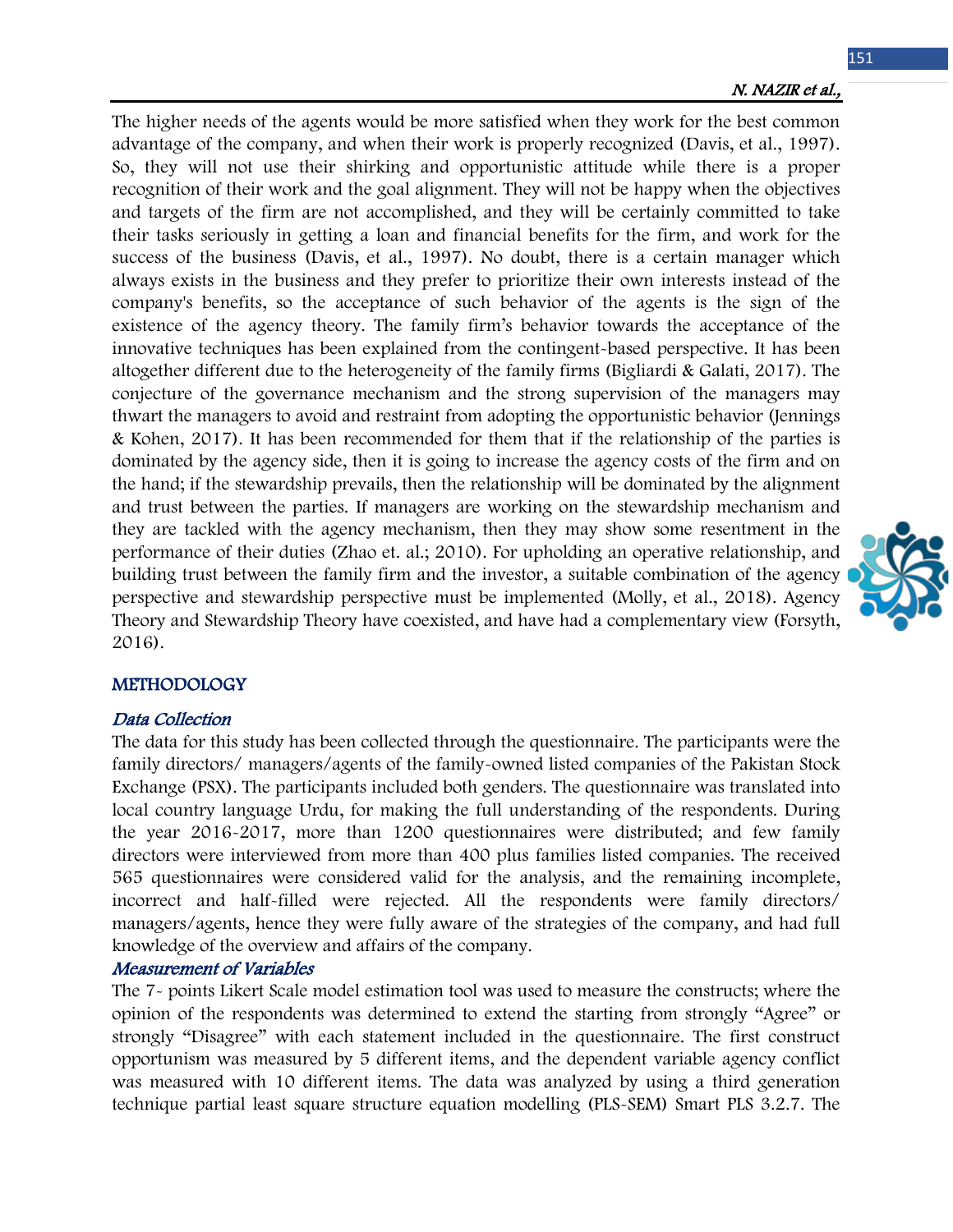## Journal of Organizational Behavior Research Cilt / Vol.: 3, Sayı / Is.: 2, Yıl / Year: 2018, Sayfa / Pages: 146–159

beauty of this technique is that it can handle the nonparametric and complex structure model; including the relationship analysis of the observed and unobserved variables represented in a path diagram (Hair et al., 2011). The regression analysis clearly identifies the relationship between the independent variables, mediators, and dependent variables. Table 1 indicates the results of the testing hypothesis.

| TWELE 1: THE REGIMED OF TEGRITS IT FOURTED                            |  |  |          |              |             |
|-----------------------------------------------------------------------|--|--|----------|--------------|-------------|
| <b>Hypotheses</b>                                                     |  |  |          | T Statistics |             |
|                                                                       |  |  |          |              | Values      |
| H <sub>1</sub> -There is a positive relationship between              |  |  |          |              |             |
| Opportunism and Agency Conflict prevailing $\vert 0.5713 \vert 0.326$ |  |  | Accepted | 21.3685      | $10.000***$ |
| there in the family business ( $OPP \ge AC$ )                         |  |  |          |              |             |

# Table 1: The Results of Testing Hypothesis

# Model Estimation

Table 2 shows that all the loadings were above 0.70, and they were significant at 0.0 l level, and they exceeded the threshold level above 0.73 (Hulland, 1999). No item was loaded below 0.70, hence there was no need for any deletion. The convergent validity was estimated by checking the Average Variance Extracted (AVE), and the shown values were above 0.50 (Hair et al., 2011). Table 2 shows that all the values were above 0.7 and 0.8; respectively (Nunnally,1978). Similarly, the value of variance explained by the (R2) was a vital measure for the evaluation of the structural model. The value of  $\mathbb{R}^2$  for agency conflict was 0.326; it means that the independent variable opportunism caused 32.60% change in the agency conflict.



## Table 2. The Results of the Analysis

| Particulars                                    | Opportunism | <b>Agency Conflict</b> |  |  |  |
|------------------------------------------------|-------------|------------------------|--|--|--|
| Cronbach's Alpha                               | 0.9275      | 0.8697                 |  |  |  |
| Rho-A                                          | 0.9283      | 0.8744                 |  |  |  |
| Composite Reliability C.R.                     | 0.9387      | 0.9054                 |  |  |  |
| Average Variance Extracted (AVE)               | 0.6051      | 0.6571                 |  |  |  |
| F Square (Effect Size) [OPP ~> AC]             |             | 0.2690                 |  |  |  |
| Heterotrait-Monotrait Ratio (HTMT) [OPP -> AC] |             | 0.6312                 |  |  |  |
| Fornell-Larcker Criterion                      | 0.8106      | 0.7779                 |  |  |  |
| Opportunism (Loadings)                         |             |                        |  |  |  |
| OPP1                                           | 0.8156      |                        |  |  |  |
| OPP <sub>2</sub>                               | 0.8385      |                        |  |  |  |
| OPP3                                           | 0.8082      |                        |  |  |  |
| OPP4                                           | 0.8129      |                        |  |  |  |
| OPP <sub>5</sub>                               | 0.7767      |                        |  |  |  |
| Agency Conflict (Loadings)                     |             |                        |  |  |  |
| AC1                                            |             | 0.7884                 |  |  |  |
| AC <sub>2</sub>                                |             | 0.7577                 |  |  |  |
| AC3                                            |             | 0.7941                 |  |  |  |
| AC4                                            |             | 0.7755                 |  |  |  |
| AC <sub>5</sub>                                |             | 0.7887                 |  |  |  |
| AC <sub>6</sub>                                |             | 0.8186                 |  |  |  |
| AC7                                            |             | 0.7946                 |  |  |  |
| AC8                                            |             | 0.7587                 |  |  |  |
| AC9                                            |             | 0.7630                 |  |  |  |
| AC10                                           |             | 0.7362                 |  |  |  |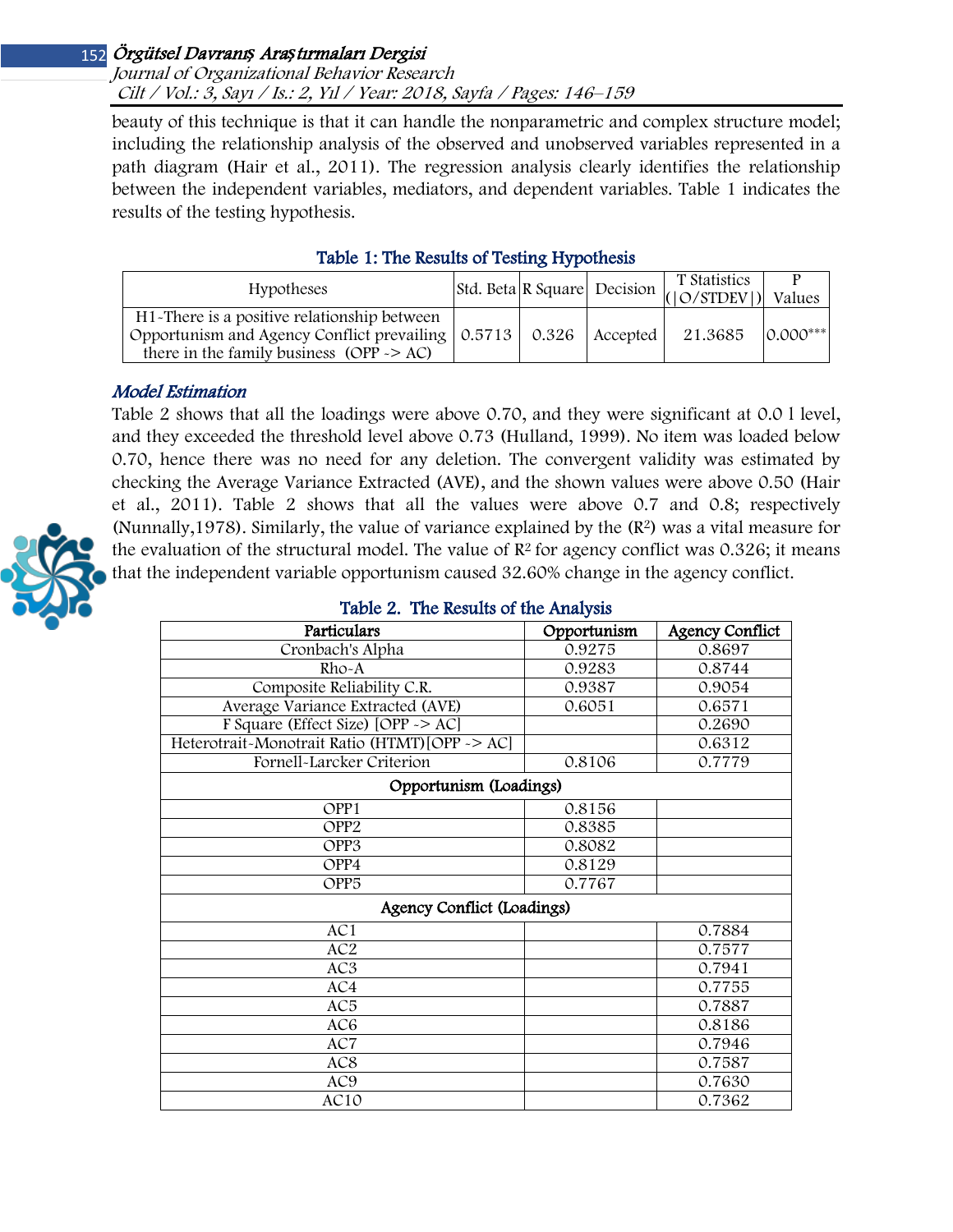| <b>Collinearity Statistics (VIF)</b> |                 |                        |  |
|--------------------------------------|-----------------|------------------------|--|
| OPP1                                 | 1.9295          |                        |  |
| OPP <sub>2</sub>                     | 2.0953          |                        |  |
| OPP3                                 | 2.0092          |                        |  |
| OPP4                                 | 1.9545          |                        |  |
| OPP <sub>5</sub>                     | 1.8412          |                        |  |
| AC1                                  |                 | 2.2892                 |  |
| AC <sub>2</sub>                      |                 | 2.0115                 |  |
| AC3                                  |                 | 2.3101                 |  |
| AC4                                  |                 | 2.1208                 |  |
| AC <sub>5</sub>                      |                 | 2.2583                 |  |
| AC <sub>6</sub>                      |                 | 2.5650                 |  |
| AC7                                  |                 | 2.3936                 |  |
| AC8                                  |                 | 2.0711                 |  |
| AC9                                  |                 | 2.0275                 |  |
| AC10                                 |                 | 1.8774                 |  |
| Fit Summary                          | Saturated Model | <b>Estimated Model</b> |  |
| <b>SRMR</b>                          | 0.0448          | 0.0448                 |  |
| d_ULS                                | 0.5077          | 0.5077                 |  |
| $d_G1$                               | 0.1952          | 0.1952                 |  |
| $d_G2$                               | 0.1594          | 0.1594                 |  |
| Chi-Square                           | 522.2413        | 522.2413               |  |
| <b>NFI</b>                           | 0.9265          | 0.9265                 |  |
| rms Theta                            | 0.1045          |                        |  |

## N. NAZIR et al.,



## PLS Structural Equation and Bootstrapping

Table 3 explains the visual results. Bootstrapping tool with a minimum sample of 5000 sizes has been used to calculate the values at 0.000\*\*\*, significance level. It has been evident from the results that the opportunism was positively associated with the agency conflicts prevailing in the family-owned firms. The Hypothesis  $H_1$  was supported by the results of the analysis, as tvalue was 14.02 and it was significant at 0.000\*\*\*, explaining the significant positive relationship between Opportunism and Agency Conflict.\

| Mean, STDEV, T-Values, P-Values     |                                     |                 |                                      |                             |          |  |
|-------------------------------------|-------------------------------------|-----------------|--------------------------------------|-----------------------------|----------|--|
|                                     | Original Sample (O) Sample Mean (M) |                 | <b>Standard Deviation</b><br>(STDEV) | T Statistics<br>( O/STDEV ) | P Values |  |
| $OPP \ge AC$                        | 0.4348                              | 0.4345          | 0.0310                               | 14.0245                     | 0.0000   |  |
| Confidence Intervals                |                                     |                 |                                      |                             |          |  |
| $OPP \ge AC$                        | 0.4348                              | 0.4345          | 0.3728                               | 0.4940                      |          |  |
| Confidence Intervals Bias Corrected |                                     |                 |                                      |                             |          |  |
|                                     | Original Sample (O)                 | Sample Mean (M) | Bias                                 | 2.5%                        | 97.5%    |  |
| $OPP \ge AC$                        | 0.4348                              | 0.4345          | $-0.0002$                            | 0.3735                      | 0.4945   |  |

#### Table 3. Bootstrapping of Model

## Factor Analysis

Table 2 shows the loading of the constructs. It has been evident from the statistical results that the loading of all the items was more than 0.8 which was above the criteria, and fit the model well. All the coefficients have been explained with the help of their respective 't' values. Different factors were extracted from the data; the Composite Reliability and the Cronbach's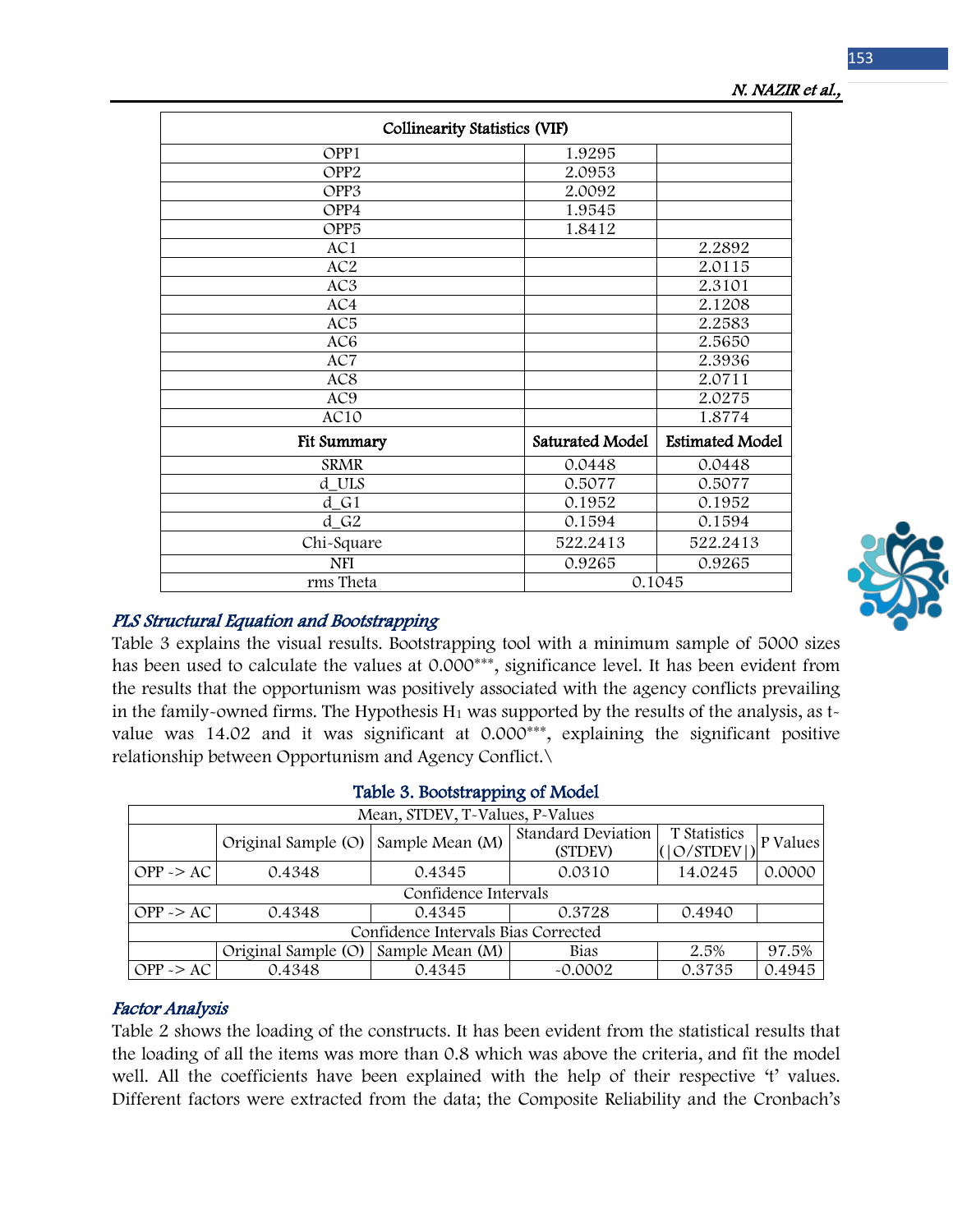#### Journal of Organizational Behavior Research Cilt / Vol.: 3, Sayı / Is.: 2, Yıl / Year: 2018, Sayfa / Pages: 146–159

alpha were also significantly high according to the thresholds criteria (Nunnally & Bernstein 1994). For agency conflict, the values of Cronbach's Alpha was 0.9274, rho\_A was 0.9283, Composite Reliability was 0.9387 and Average Variance Extracted (AVE) was 0.6051. For opportunism, the values of Cronbach's Alpha was 0.8697, rho\_A was 0.8744, Composite Reliability was 0.9054 and Average Variance Extracted (AVE) was 0.6571. All the results were fantastic and above their minimum threshold as supported by the theory. All the VIF values were lower than the standard value 5. The value of Average Variance Extracted (AVE) was more than 0.5; it showed that at least more than 50% explained the construct (Hair, et al., 2011).



There was a positive relationship between (Opportunism->Agency Conflict)  $\beta = 0.5713$ , tvalue=  $21.3685$  as explained (Figure 2) with R square value of 0.326; thereby, 32.60% variation in agency conflict was explained by opportunism.

## **CONCLUSION**

The study has revisited the important issue of family business agency conflict, and found that it has been a source of Interest for business scholars; the theorizing focus was made on the effective mechanism of the agency-stewardship governance to align the affiliation of the business managers nad family business. Agency theory and the stewardship theory models have successfully dominated the skies of the corporate governance literature in the management-science area. In this paper, a stronger lens has been used to view the complexity of the family-owned firms. The opportunistic attitude of the employees and agents in the family firms would create the agency conflict which would lead to the destruction of the business and sways from its life tenure; so, at the fourth generation, only a few family firms survive and most of them extinct. The effect of the opportunism upon the agency conflicts has been evident. The results supported H1, as there was a direct positive association between the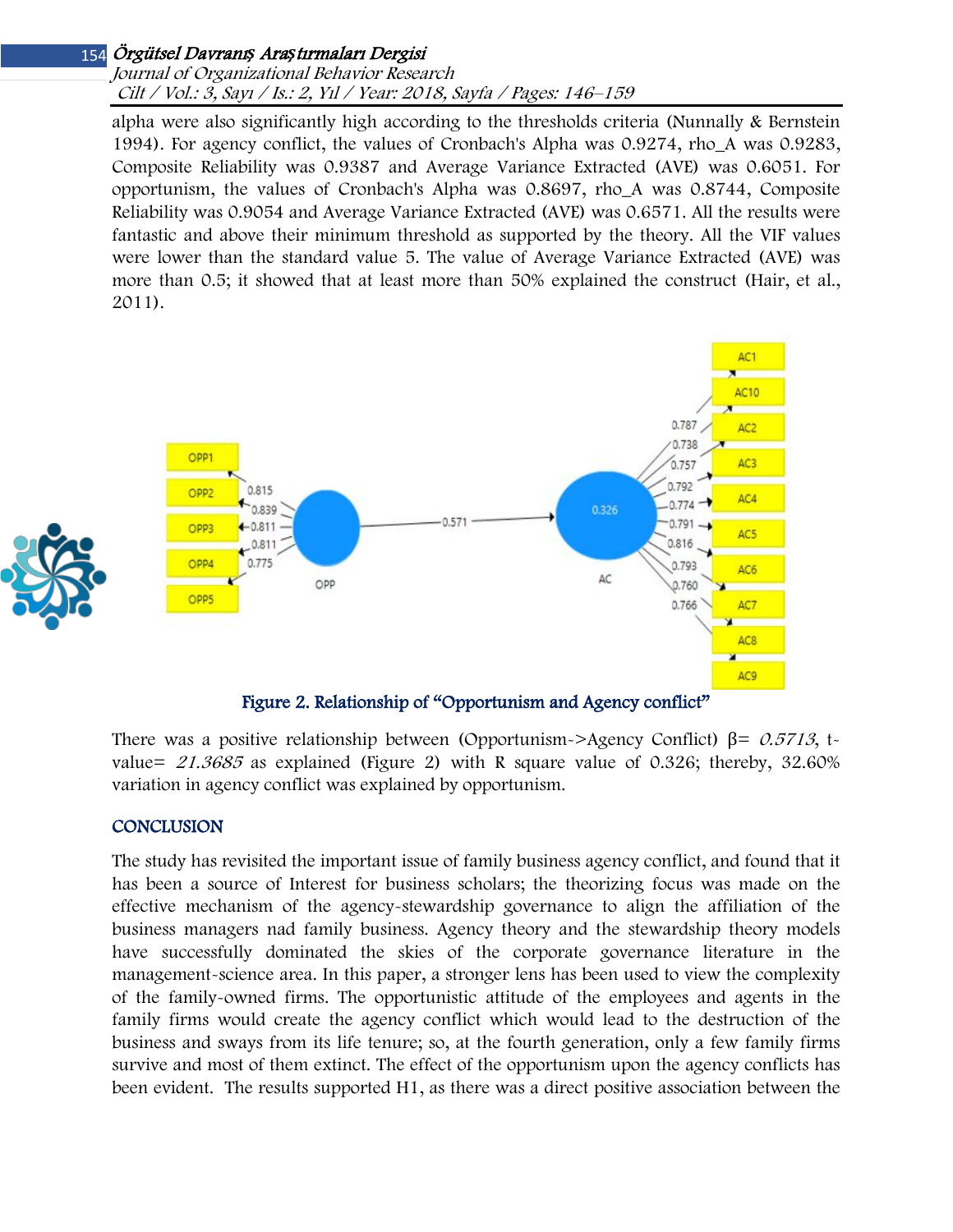opportunism of the managers and the agency conflicts. It has been evident that opportunism is going to increase, when the agents and managers are non-aligned with the objectives of the firm, and adopt the opportunistic attitude, and this ultimately leads to raising the agency conflict. The alignment of the objectives and goals can decrease the problem between the opportunism and the dependent variable agency conflict. It would be extremely helpful for the family-owned firms to increase their lifespan, and avoid their dissolution and split-up. A lot of contribution has been made towards the managerial governance by the study.

#### **Contribution**

Different managers may apply the suggested combination for achieving long-term success in their businesses. So, the adoption of the stewardship behavior and the development of trust between the principals and agents through the agency theory has been strongly recommended globally. The governance mechanism must be based upon the portrayals and the perceptions of the agency-stewardship assembly. The contributing factor has been disclosed by this study. Due to this combination of job performance by the organization, the profitability, lifespan extensions and many other things were improved in the family and non-family firms. Extremely wonderful managerial implications have been offered by the paper for the guidance of the family managers/ directors and the family firm owners. The stewardship attitude and agency theory combination have provided a strategy for the betterment of the relations of the parties leading to an extension in the business life of the family firm. It has been suggested by the study that the peoples must be trusted and endorsed with powers to take the necessary decision of the business. This platform has been a source of providing an ecosystem for the survival of all the actors involved. This innovative approach has provided a highly dynamic environment where the friction free relations of the family owners and managers have been the surety for the business.

#### Recommendations:

In the light of the findings of this study, it is recommended that in order to avoid the depletion of the assets & resources, and the erosion of the competitiveness, the concept of stewardship can play a very vital role to decrease the opportunistic behavior and agency conflicts; this concept needs to be followed by the family directors /agents. It has been recommended that combating the opportunism obsession may lead to extend the average life of the family firm. The adoption of the good corporate governance practices have been recommended for the family firms in order to avoid their business de-enlistment, split up and liquidation. The limitations of studies included the existence of differences in culture due to the geographical constraints and the exclusion of small-scale business, the partnership business, and the private limited companies which caused some restraints. This research has provided the much-needed insight into the opportunistic behavior and the resultant agency confliction of different family firms governed under the agency and stewardship mechanism. It has been expected that the empirical scholars may get inspiration from this new work for the further research on this issue. It has also been expected that this study would be used in the practice. The practical implications recommend that the average life of the family-owned business can be extended by decreasing the opportunism and ebbing the agency conflicts.

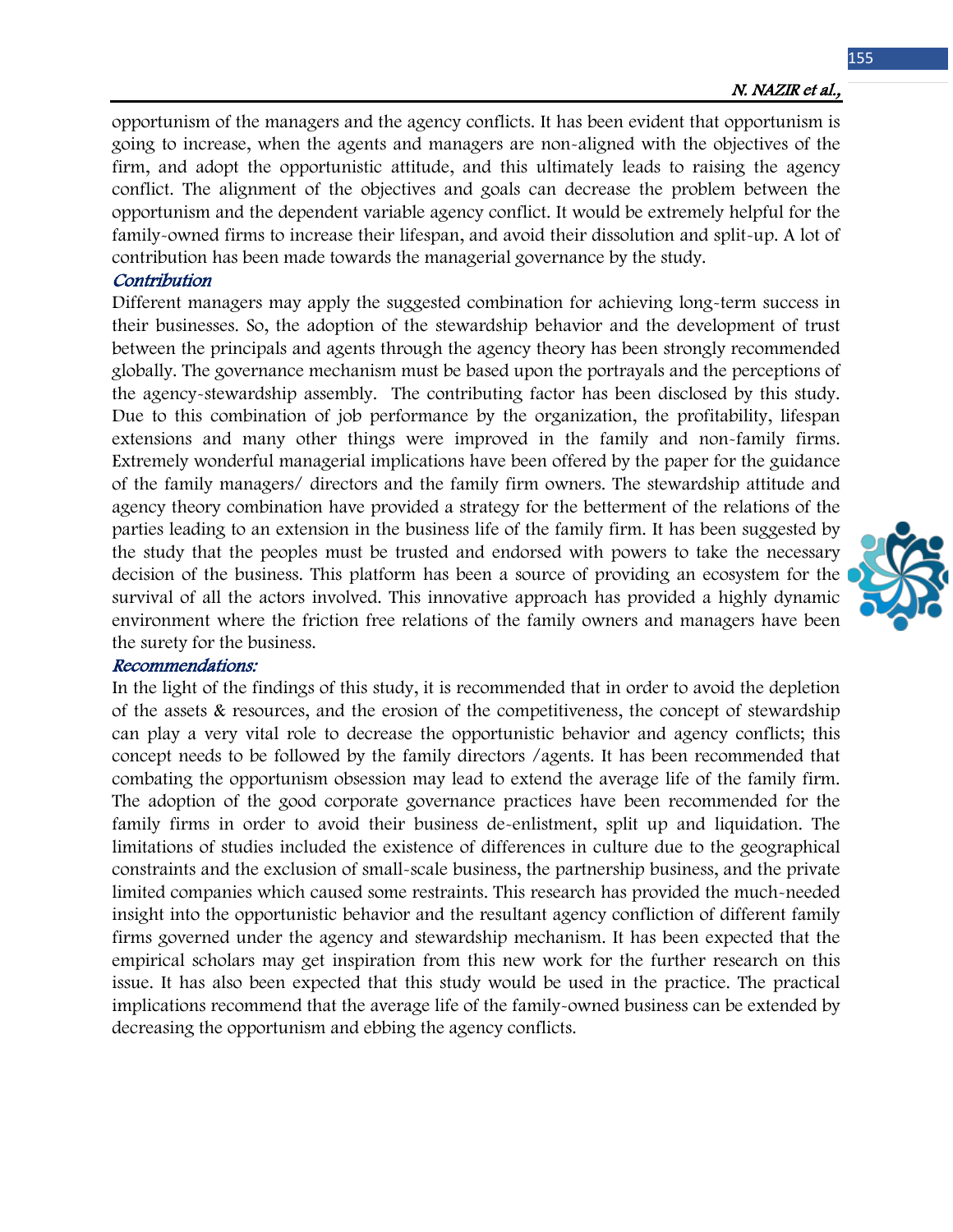#### Örgütsel Davranı*ş* Ara*ş*tırmaları Dergisi 156 Journal of Organizational Behavior Research Cilt / Vol.: 3, Sayı / Is.: 2, Yıl / Year: 2018, Sayfa / Pages: 146–159

#### References

- Ahmed Sheikh, N., & Wang, Z. (2012). Effects of corporate governance on capital structure: empirical evidence from Pakistan. Corporate Governance: The international journal of business in society, 12(5), 629-641.
- Anderson, R. C., & Reeb, D. M. (2003). Founding-family ownership and firm performance: evidence from the S&P 500. The journal of finance, 58(3), 1301-1328.
- Arregle, J. L., Hitt, M. A., Sirmon, D. G., & Very, P. (2007). The development of organizational social capital: Attributes of family firms. Journal of management studies, 44(1), 73-95.
- Basco, R. (2010). Type of direction and practices of direction and government. A study applied to Spanish family businesses. European Journal of Business Management and Economics, 19 (2), 129-144.
- Bigliardi, B., & Galati, F. (2017). Family firms and collaborative innovation: present debates and future research. European Journal of Innovation Management. Vol. 21 Issue: 2, pp.334-358, https://doi.org/10.1108/EJIM-05-2017-0054
- Blanco-Mazagatos, V., de Quevedo-Puente, E., & Delgado-García, J. B. (2016). How agency conflict between family managers and family owners affects performance in wholly family-owned firms: A generational perspective. Journal of Family Business Strategy, 7(3), 167-177.
- Brundin, E., Samuelsson, E. F., & Melin, L. (2014). Family ownership logic: Framing the core characteristics of family businesses. Journal of Management & Organization, 20(1), 6- 37.
- Casprini, E., De Massis, A., Di Minin, A., Frattini, F., & Piccaluga, A. (2017). How family firms execute open innovation strategies: The Loccioni case. Journal of Knowledge Management, 21(6), 1459-1485.
- Child, J., & Rodrigues, S. B. (2003). Corporate governance and new organizational forms: Issues of the double and multiple agencies. Journal of Management and Governance, 7(4), 337-360.
- Chrisman, J. J., Chua, J. H., Kellermanns, F. W., & Chang, E. P. (2007). Are family manager's agents or stewards? An exploratory study in privately held family firms. Journal of Business Research, 60(10), 1030-1038.
- Davis, J. H., Allen, M. R., & Hayes, H. D. (2010). Is blood thicker than water? A study of stewardship perceptions in the family business. Entrepreneurship Theory and Practice, 34(6), 1093-1116.
- Davis, J. H., Schoorman, F. D., & Donaldson, L. (1997). Toward a stewardship theory of management. Academy of Management Review, 22(1), 20-47.
- Davis, W. D., Dibrell, C., Craig, J. B., & Green, J. (2013). The effects of goal orientation and client feedback on the adaptive behaviors of family enterprise advisors. Family Business Review, 26(3), 215-234.

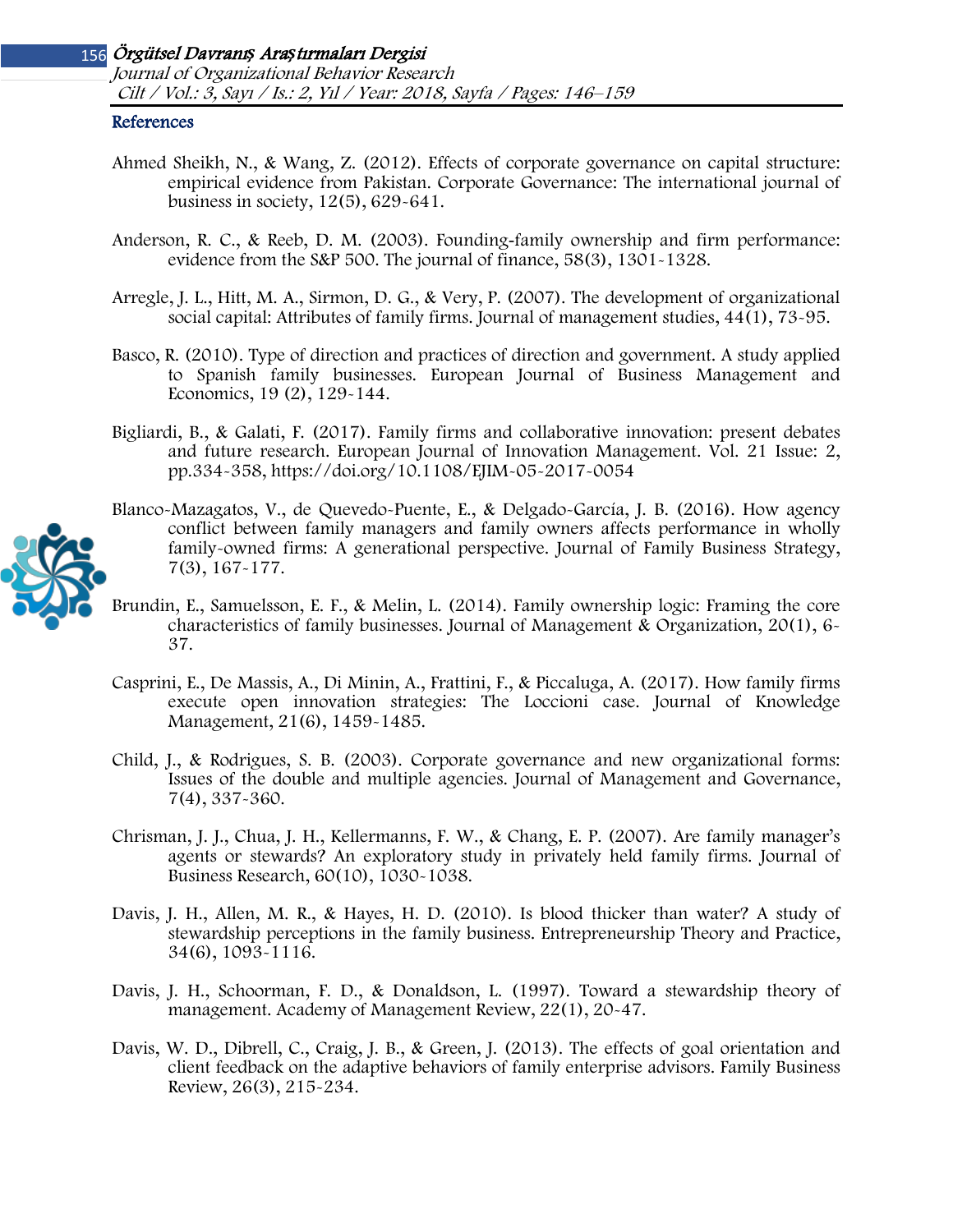De Massis, A., Audretsch, D., Uhlaner, L., & Kammerlander, N. (2018). Innovation with limited resources: Management lessons from the German Mittelstand. Journal of Product Innovation Management, 35(1), 125–146.

Donnelley, R. G. (1964). The family business. Harvard Business Review, 42(4), 93-105.

- Donnelley, R. G. (1988). The family business. Family Business Review, 1(4), 427-445.
- Eddleston, K. A., & Kellermanns, F. W. (2007). Destructive and productive family relationships: A stewardship theory perspective. Journal of Business Venturing, 22(4), 545-565.
- Eisenhardt, K. M. (1989). Agency theory: An assessment and review. Academy of management review, 14(1), 57-74.
- Fama, E. F., & Jensen, M. C. (1983) a. Agency problems and residual claims. The Journal of Law and Economics, 26(2), 327-349.
- Fama, E. F., & Jensen, M. C. (1983) b. Separation of ownership and control. The journal of law and Economics, 26(2), 301-325.
- Fatima, S. Z., & Haroon, M. (2018). Performance Evaluation of Pakistan's Mutual Fund through CAPM and Fama French 3-Factor Model. Archives of Business Research, 6(3). pp.18- 28.
- Forsyth, J. A. (2016). Is Agency Theory incompatible with Stewardship Theory?
- Frank, H., Kessler, A., Nosé, L., & Suchy, D. (2011). Conflicts in family firms: state of the art and perspectives for future research. Journal of Family Business Management, 1(2), 130-153.
- Gersick, K. E., Davis, J. A., Hampton, M. M., & Lansberg, I. (1997). Empresas familiares: generación a generación. México: McGraw-Hill.
- Ghani, W. I., & Ashraf, J. (2005). Corporate governance, business group affiliation, and firm performance: descriptive evidence from Pakistan (No. 22255). East Asian Bureau of Economic Research.
- Hair, J. F., Ringle, C. M., & Sarstedt, M. (2011). PLS-SEM: Indeed, a silver bullet. Journal of Marketing Theory and Practice, 19(2), 139-152.
- Hair, J. F., Sarstedt, M., Ringle, C. M., & Mena, J. A. (2012). An assessment of the use of partial least squares structural equation modelling in marketing research. Journal of the academy of marketing science, 40(3), 414-433.
- Hermann Frank, Alexander Kessler, Lavinia Nosé, Daniela Suchy, (2011) "Conflicts in family firms: state of the art and perspectives for future research", Journal of Family Business Management, Vol. 1 Issue: 2, pp.130-153, https://doi.org/10.1108/20436231111167219
- Hiebl, M. R. (2017). Finance managers in family firms: an upper-echelons view. Journal of Family Business Management, 7(2), 207-220.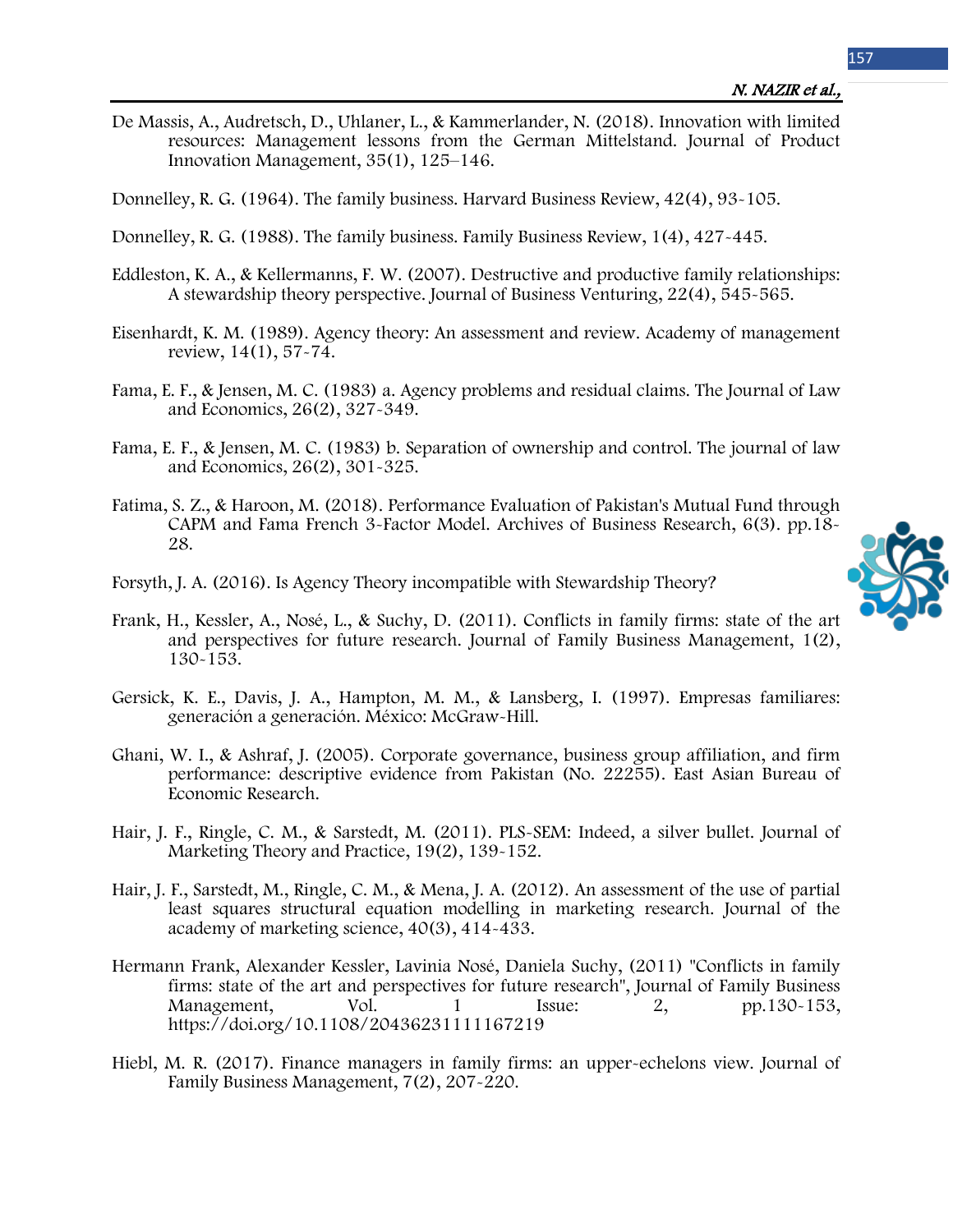Journal of Organizational Behavior Research Cilt / Vol.: 3, Sayı / Is.: 2, Yıl / Year: 2018, Sayfa / Pages: 146–159

- Hofstede, G. (2004). Business goals and corporate governance. Asia Pacific Business Review, 10(3-4), 292-301.
- Hulland, J. (1999). Use of Partial Least Squares (PLS) in Strategic Management Research: A Review of four Recent Studies. Strategic Management Journal, (20:2), pp 195-204.cp
- Jennings, R. Y., &Kohen, M. (2017). The acquisition of territory in International Law with a New Introduction by Marcelo G. Kohen. Oxford University Press.
- Jensen, M., Meckling, W., 1976. Theory of the …rm: managerial behaviour, agency costs, and ownership structure. Journal of Financial Economics 3, 305–360.Journal of Law and Economics 26 (June): 301-25. Journal of Law and Economics 26 (June): 344-54.
- Lado, A.A., Boyd, N.G., Wright, P. and Kroll, M. (2006) 'Paradox and theorizing within the resource-based view', Academy of Management Review, Vol. 31, No. 1, pp.115–131
- Miller, D., & Breton-Miller, L. (2006). Family governance and firm performance: Agency, stewardship, and capabilities. Family business review, 19(1), 73-87.
- Miller, D., Breton-Miller, I. L., & Lester, R. H. (2013). Family firm governance, strategic conformity, and performance: Institutional vs. strategic perspectives. Organization Science, 24(1), 189-209.



- Molly, V., Arijs, D., & Lambrecht, J. (2018). Building and maintaining the family businessprivate equity relationship: An integrated agency-stewardship perspective. Journal of Small Business and Enterprise Development, 25(1), 41-63.
- Nazir, N., Arfan Ali, D., & Sabir, H. (2014). Impact of Dividend Policy on Stock Price Volatility: A Case Study of Pakistani Capital Market. Policy, 6(11). Pp: 49-61.
- Nosé, L., Korunka, C., Frank, H., & Danes, S. M. (2017). Decreasing the effects of relationship conflict on family businesses: the moderating role of family climate. Journal of Family Issues, 38(1), 25-51.
- Nunnally, J. C. (1978). Psychometric theory (2nd ed.). New York: McGraw-Hill.
- Nunnally, J. C., & Bernstein, I. H. (1994). Validity. Psychometric theory, 99-132.
- Pearson, A. W., & Marler, L. E. (2010). A leadership perspective of reciprocal stewardship in family firms. Entrepreneurship Theory and Practice, 34(6), 1117-1124.
- Peng, M. & Yadong, L. (2000). Managerial Ties and Firm Performance in a Transition Economy: The Nature of a Micro-Macro Link. The Academy of Management Journal. Vol. 43, No. 3 (Jun., 2000), pp. 486-501.
- Ramadani, V., Bexheti, A., Rexhepi, G., Ratten, V., & Ibraimi, S. (2017). Succession issues in Albanian family businesses: Exploratory research. Journal of Balkan and Near Eastern Studies, 19(3), 294-312.
- Revilla, A. J., Pérez-Luño, A., & Nieto, M. J. (2016). Does family involvement in management reduce the risk of business failure? The moderating role of entrepreneurial orientation. Family Business Review, 29(4), 365-379.